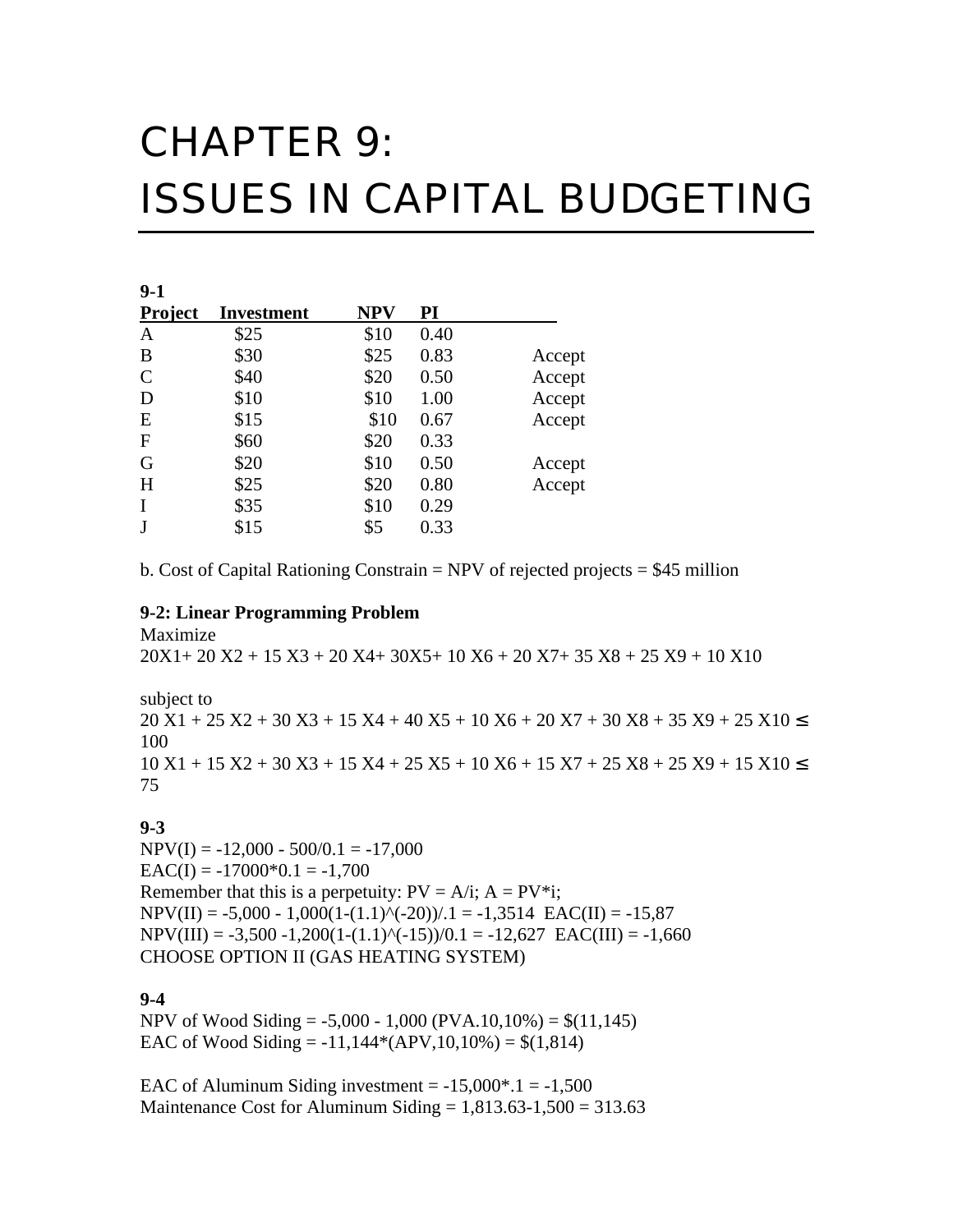### **9-5**

EAC for 1-year subscription  $= $20.00$ EAC for 2-year subscription =  $$36 (APV,20%,2) = $23.56$ EAC for 3-year subscription =  $$45 (APV, 20%, 3) = $21.36$ 

#### **9-6**

a. Initial investment = 10 million (Distribution system) + 1 million (WC) = 11 million

b.

| <b>Incremental Revenues</b><br>Variable Costs (40%) | 10,000,000<br>40,00,000 |                               |
|-----------------------------------------------------|-------------------------|-------------------------------|
| <b>Advertising Costs</b><br><b>BTCF</b>             | 1,000,000<br>5,000,000  |                               |
| Taxes                                               | 1,600,000               | $= (5,000,000-1,000,000)*0.4$ |
| ATCF                                                | \$3,400,000             |                               |

c. NPV =  $-11,000,000 + 3,400,000$  (PVA, 10 years, 8%) + 1,000,000 (PF, 10 years, 8%)  $= $12,277,470$ 

d. Precise Breakeven :

 $(-10,000,000-.1x)+(6x-1,000,000-6x-1,000,000-1,000,000)*.4$  $(PVA,10yrs,8%$  $+1x/1.08^{\wedge}10 = 0$  $(-10,000,000-.1x) + (.6x-1,000,000-.6x-1,000,000-1,000,000)*.4(6.71)+.1x*0.4632 = 0$  $-1x+2.4156x+.04632x = 10,000,000 + 200,000 * 6.71$  $2.36192x = 11,342,000$  $x = 4,802,025.47$  or Increase 4.80% from initial level of 10%

## **9-7**

The existing machine has an annual depreciation tax advantage =  $500000(0.40)/5$  = 40,000. The present value of this annuity equals  $\frac{40000}{4}$ .1 1 − 1  $1.1<sup>5</sup>$  $\overline{1}$  $\overline{1}$  =151631.47 The new machine has an annual depreciation tax advantage =  $2000000(0.40)/10 =$ 80,000. The present value of this annuity equals  $\frac{80000}{1}$ .1 1 − 1  $1.1^{10}$  $\overline{1}$  $\overline{a}$  $= 491565.37$ . However, it will be necessary to spend an additional 1.7m. to acquire the new machine. Net Cost of the New Machine =  $-1,700,000 + 491,565 - 151,531 = $1,360,066$ . Solving, for the annual savings that we would need each year for the next 10 years, Annual Savings =  $$1,360,066$  (Annuity given PV, 10 years, 10%) =  $$221,344$ (I am assuming no capital gains taxes. If there are capital gains taxes, the initial investment will be net reduction because of capital losses from the sale of the old machine).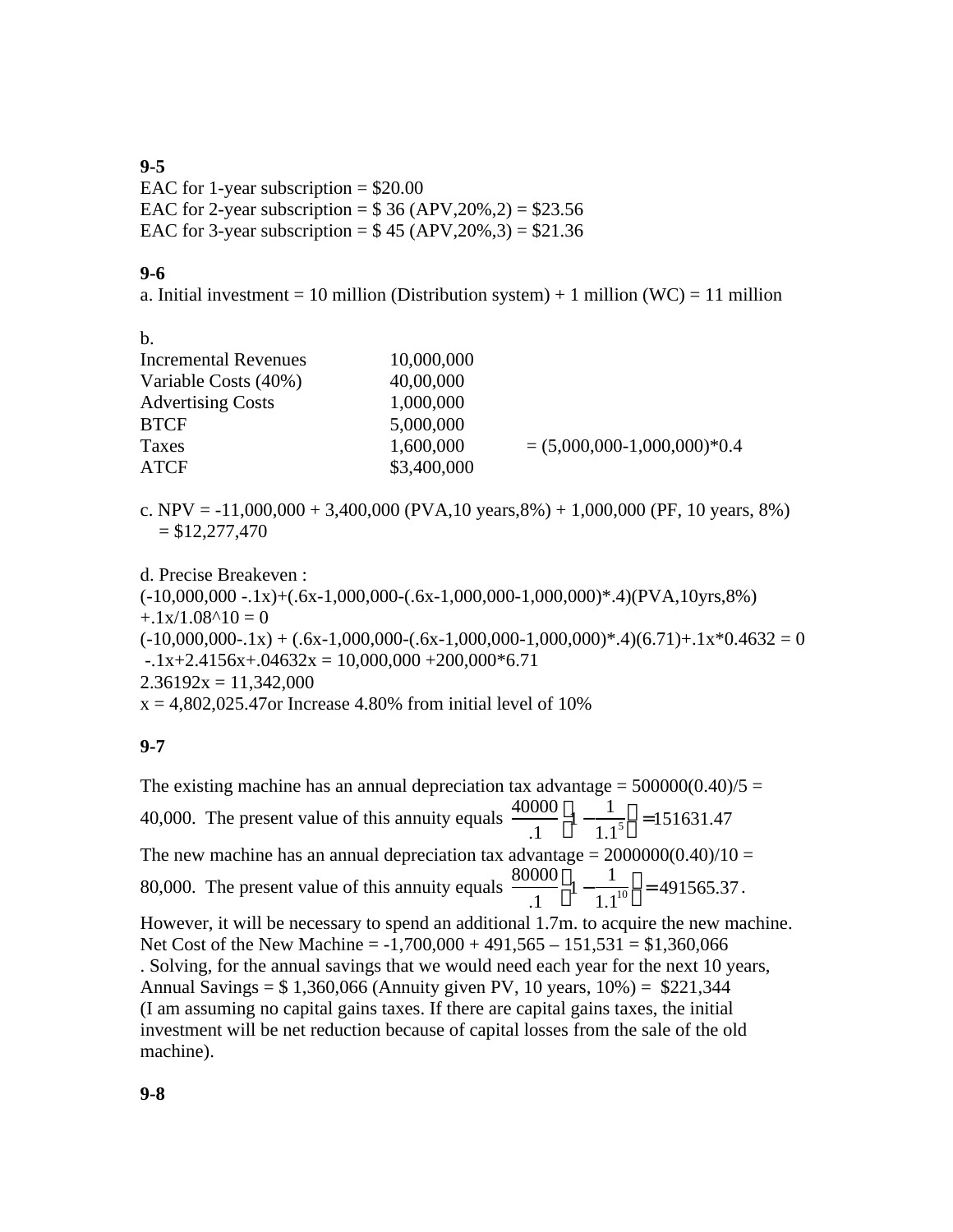|                  |          | 2        | 3        | 4        | 5        |          |
|------------------|----------|----------|----------|----------|----------|----------|
| Revenues         | \$15,000 | \$15,750 | \$16,538 | \$17,364 | \$18,233 |          |
| $-$ Op. Exp.     | \$7,500  | \$7,875  | \$8,269  | \$8,682  | \$9,116  |          |
| - Depreciation   | \$8,000  | \$8,000  | \$8,000  | \$8,000  | \$8,000  |          |
| <b>EBIT</b>      | \$(500)  | \$(125)  | \$269    | \$682    | \$1,116  |          |
| - Taxes          | \$(200)  | \$(50)   | \$108    | \$273    | \$447    |          |
| EBIT $(1-t)$     | \$(300)  | \$(75)   | \$161    | \$409    | \$670    |          |
| $+$ Depreciation | \$8,000  | \$8,000  | \$8,000  | \$8,000  | \$8,000  |          |
| <b>ATCF</b>      | \$7,700  | \$7,925  | \$8,161  | \$8,409  | \$8,670  |          |
| <b>PV</b> at 12% | \$6,875  | \$6,318  | \$5,809  | \$5,344  | \$4,919  | \$29,266 |

 $NPV = -50,000 + $29,266 + $10,000/1.12 \cdot 5 = $(15,060)$ 

| b. Present Value from Additional Book Sales |  |  |  |  |  |  |
|---------------------------------------------|--|--|--|--|--|--|
|---------------------------------------------|--|--|--|--|--|--|

| Year           | <b>Sales</b> | Pre-tax Operating | After-tax operating |
|----------------|--------------|-------------------|---------------------|
|                |              | margin            | margin              |
| $ 0\rangle$    |              |                   |                     |
|                | 20000        | 8000              | 4800                |
| $\overline{2}$ | 22000        | 8800              | 5280                |
| 3              | 24200        | 9680              | 5808                |
| 4              | 26620        | 10648             | 6388.8              |
| 5              | 29282        | 11712.8           | 7027.68             |
|                |              | NPV (@12%)        | \$20,677            |

The present value of the cashflows accruing from the additional book sales equals \$20,677

c. The net effect is equal to  $$20,677 - $15,060 = $5,617$ . Hence, the coffee shop should be opened.

#### **9-9**

NPV of less expensive lining  $= -2000 - 80$  (AF, 20%, 3 YEARS)  $=$  \$(2,169) EAC of less expensive lining =  $-2168.52 / (AF, 20\%, 3 \text{ YRS}) = $(1,029)$ Key question: how long does the more exp. lining have to last to have an EAC  $\lt$  -1029.45? NPV of more expensive lininG =  $-4000 -160$  (AF,20%,n years)

EAC of more expensive lining  $= NPV/(AF, 20\%, n \text{ years})$ Try different lifetimes. You will find that the EAC declines as you increase the lifetime and that it becomes lower than 1,029.45 at 14 years.

## **9-10**

 $NPV(A) = -50,000 -9,000 (AF,8%, 20 years) + 10,000/1.08^2 = $(136,218)$  $EAC(A) = NPV/(AF, 8\%, 20 \text{ years}) = $13,874$  $NPV(B) = -120,000 - 6,000(AF,8%,40 \text{ years}) + 20,000/1.08^4 = $(190,627)$  $EAC(B) = NPV/(AF, 8\%, 40 \text{ years}) = $15,986$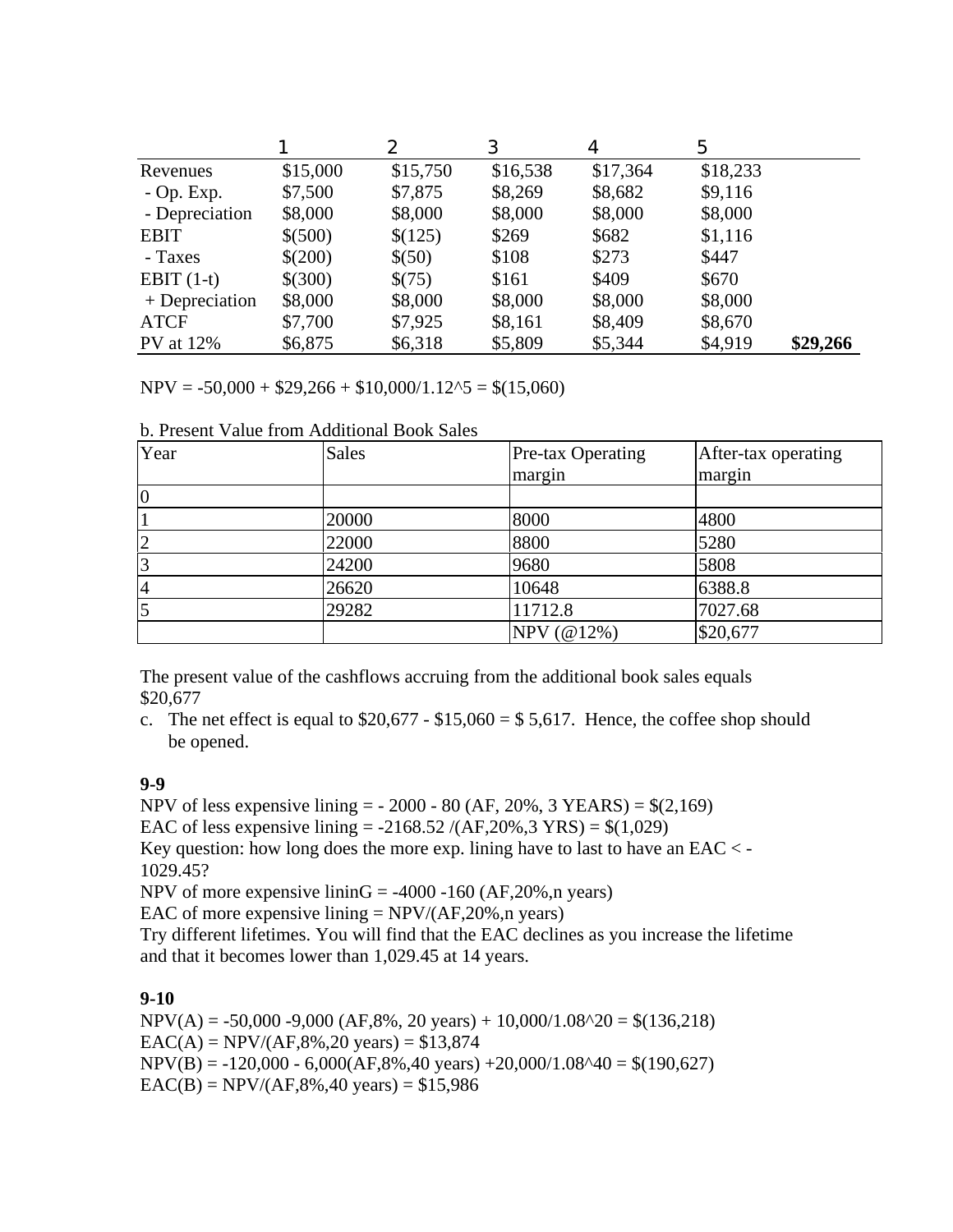# **9-11**

NPV of Project A =  $-5,000,000 + 2,500,000$  (PVA,  $10\%$ , 5) = \$4,476,967 Equivalent Annuity for Project A =  $4,476,967$  (APV,  $10\%$ ,  $5$ ) = \$1,181,013 NPV of Project B = 1,000,000 (PVA,10%,10) + 2,000,000/1.1^10 = \$6,915,654 Equivalent Annuity for Project B =  $6,915,654$  (APV,  $10\%$ ,  $10) = $1,125,491$ ) NPV of Project C = 2,500,000/.1 - 10,000,000 - 5,000,000/1.1^10 = \$13,072,284 Equivalent Annuity for Project C =  $13,072,284$  \*0.1 = \$1,307,228

# **9-12**

Equivalent Annual Cost of inexpensive machines  $=$  - 2,000 (APV, 12%, 3) - 150  $=$  \$(983) Equivalent Annual Cost of expensive machines  $= -4,000(APV,12\%, 5) - 50 = $(1,160)$ I would pick the more expensive machines. They are cheaper on an annual basis.

# **9-13**

Annualized Cost of spending  $$400,000$  right now =  $$400,000$  (.10) =  $$40,000$ Maximum Additional Cost that the Town can bear  $= $100,000 - $40,000 = $60,000$ Annual expenditures will have to drop more than \$40,000 for the second option to be cheaper.

# **9-14**

Initial Cost of First Strategy = \$10 million Initial Cost of Second Strategy = \$40 million Additional Initial Cost associated with Second Strategy = \$30 million Additional Annual Cash Flow needed for Second Strategy to be viable:  $= $30$  million (APV, 12%, 15 years)  $= $4.40$ Size of Market under First Strategy =  $0.05 * $200$  million = \$10 million Size of Market under Second Strategy =  $0.10 * $200$  million = \$20 million Additional Sales Associated with Second Strategy = \$10 million After-tax Operating Margin needed to break even with second strategy  $= 44\%$ 

| <b>Project</b> | <b>Initial</b>    | <b>NPV</b> | PI     | <b>IRR</b> |
|----------------|-------------------|------------|--------|------------|
|                | <b>Investment</b> |            |        |            |
|                |                   |            | 0.60   | 21%        |
| П              |                   | 2.5        | 0.50   | 28%        |
| Ш              | 15                |            | 0.27   | 19%        |
| IV             | 10                |            | 0.40   | 24%        |
|                |                   |            | (1.40) | 20%        |

a. The PI would suggest that the firm invest in projects II, IV and V.

b. The IRR of project I is higher than the IRR of project V.